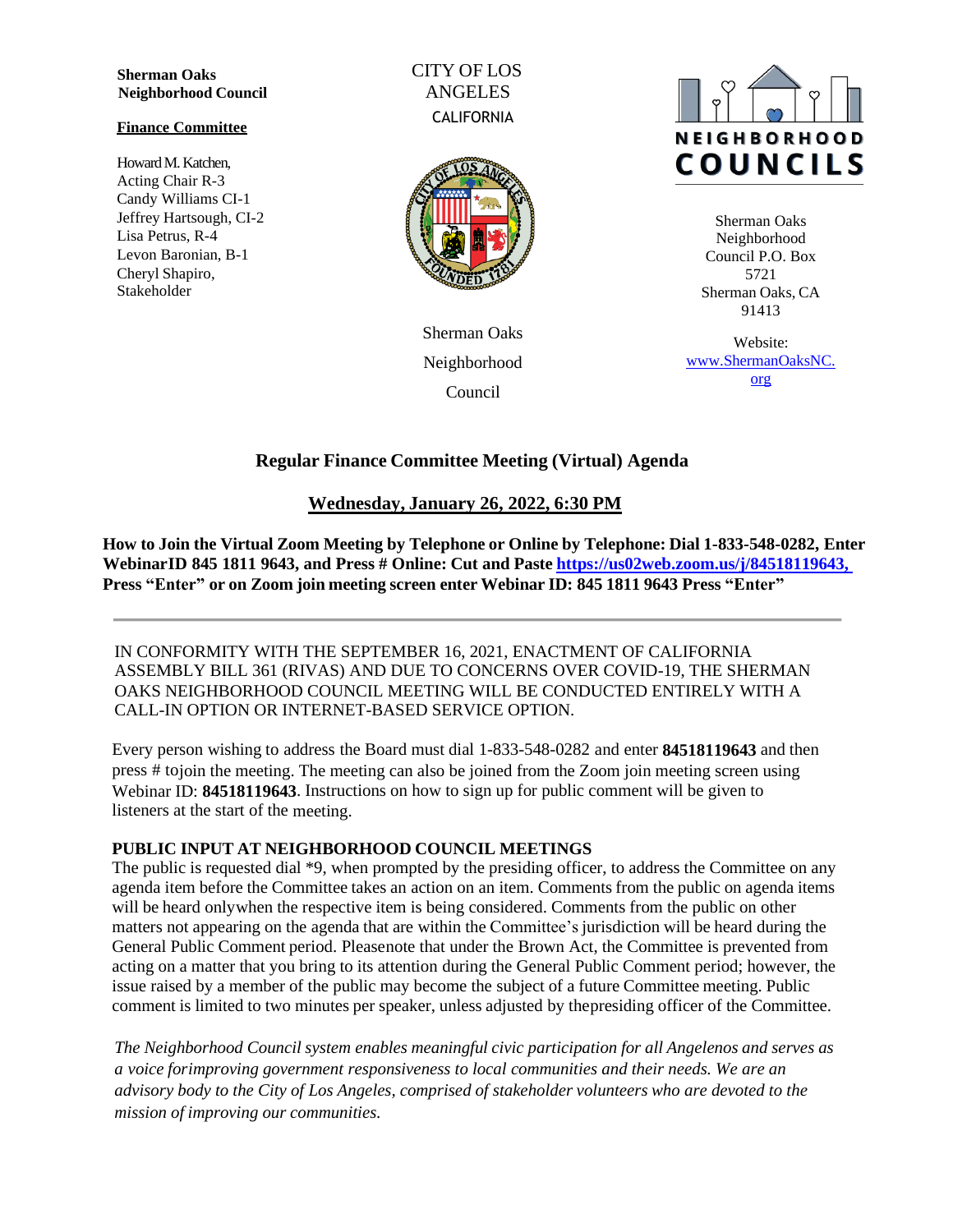Sherman Oaks Neighborhood Council Finance Committee Meeting Agenda, Wednesday, January 26, 2022, 6:30 pm Page 2

### **I. CALL TO ORDER & ROLL CALL**

- a. Call to Order by Acting Chair, Howard M. Katchen
- b. Roll Call

#### **II. ADMINISTRATIVE MOTIONS**

a. A motion to approve the Minutes of the Wednesday, November 17, 2021, FinanceCommittee Meeting. [Finance Committee Meeting Minutes](https://www.shermanoaksnc.org/ncfiles/viewCommitteeFile/28247) – November 17, 2021

### **III. COMMENTS BY PUBLIC OFFICIALS**

### **IV. TREASURER'S REPORT**

a. Next Finance Committee Meeting will be held on February 23, 2022 at 6:30 p.m.

### **V. FUNDING MOTIONS – Action Items**

- **a. Action Item, Vote Required: Monthly Expenditure Report (MER).** A motion to approve Sherman Oaks Neighborhood Council's (SONC) Monthly Expenditure Report (MER) for the period ending December 31, 2021. *The MER is posted on the SONC website under tonight's Finance Committee meeting's supporting documents.* [SONC MER December 31, 2021](https://www.shermanoaksnc.org/ncfiles/viewCommitteeFile/28246)
- *b.* **Action Item, Vote Required:** A motion to approve s Neighborhood Purpose Grant (NPG) in the amount of \$4,052.00 for the Chandler Elementary PTA. Funds to be used for materials to create an organic, sustainable and edible garden for the students, maintained by the students. The garden will be used to strengthen ties between the school and the Sherman Oaks community and be used to teach students about the environment, sustainability and as an integral of a STEM based educational program. *A copy of the NPG for Chandler Elementary PTA can be found on the SONC website under tonight's Finance Committee meeting's supporting documents.* [NPG Chandler Elementary School PTA](https://www.shermanoaksnc.org/ncfiles/viewCommitteeFile/28248)

#### **VI GENERAL PUBLIC COMMENT ON NON-AGENDA ITEMS**

#### **VII FINANCE COMMITTEE BUSINESS**

a. Discuss ideas and thoughts to expend funds for the remainder of the current fiscal year

#### **VIII FINANCE COMMITTEE MEMBER ANNOUNCEMENTS**

**IX ADJOURNMENT**